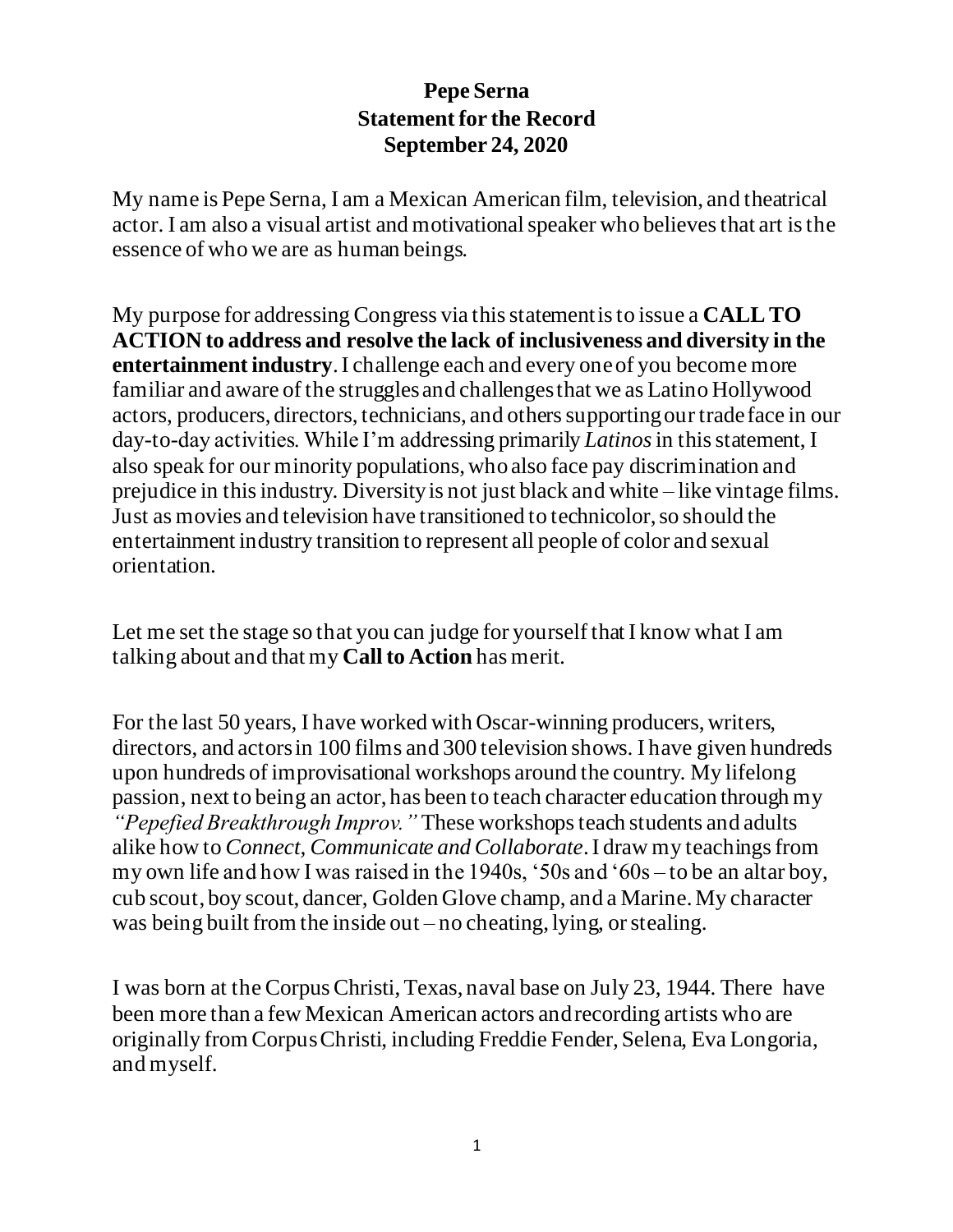In our Mexican American society, it is often said that you must work twice as hard to get half as far as our white counterparts. I disagree with that sentiment. I think in Hollywood Latinos must work 30 times harder.

My father was educated both in Monterrey, Mexico, and Laredo, Texas. While serving in the Navy, he became the interpreter for all the Latin American pilots who were training at the Corpus Christi Naval Base during World War II.

My mother, who was a hairdresser, filled our home with her singing every day. Together, they afforded my brothers, sister, and myself with a good life and a good education.

I had a dream of becoming an actor since I was 3 years of age. After a lifetime of my family's support, I continued my education and studies, in New York City, The University of the Americas in Mexico City, and 6 months active duty in the Marine Corp reserves.

Despite having absolutely no connections or contacts, I finally made my way to my dream quest destination of Hollywood at 24 years of age. Despite all the hard knocks of homelessness, hunger, and rejection, I would not be deterred in the pursuit of my lifelong journey of getting to Hollywood.

I was able to keep fortified by the resilience in my convictions and because I was able to live off all the love and compassion I had been fed since my childhood. I recreate this love of family wherever I go.

In the 50 years of being a working actor in the Hollywood entertainment industry, which by the way has not been an easy feat, I have succeeded by acting in over 100 movies and 300 episodes of television. I have worked my way to the top of my industry and worked with a score of the most highly touted and Academy Awardwinning directors, producers, writers, and actors in Hollywood.

In fact, I was discovered by legendary Producer Hal B. Wallis, who produced the movie *Casablanca*. In 1970, Hal cast me in two back-to-back films, Red Sky at Morning and the western, Shootout, starring Gregory Peck, who was fresh off an Oscar win 7 years prior for *To Kill a Mockingbird*. Right off the bat, I was running in fast company.

Some of the critically acclaimed directors I have had the privilege of workingwith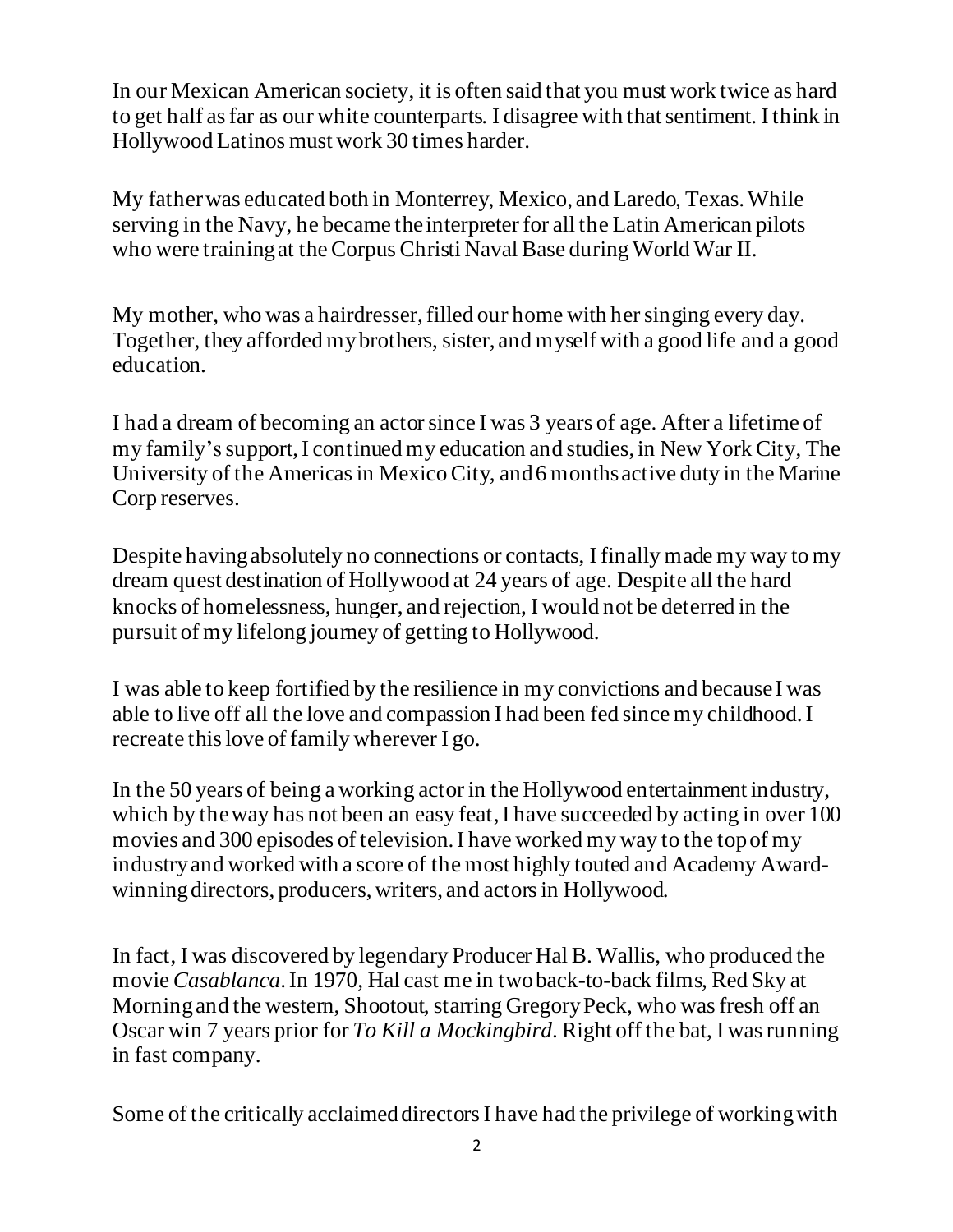include Dalton Trumbo, John Schlesinger, Carl Reiner, Brian De Palma, William Friedkin, Mike Nichols, Lawrence Kasdan, Michael Shults, Clint Eastwood, Greg Nava, and Alexander Payne.

I have shared the screen with award-winning actors, including: Meryl Streep, Al Pacino, Kevin Costner, Steve Martin, Richard Pryor, George Carlin, Johnny Depp, Edward James Olmos, Raul Julia, and Clint Eastwood, just to name a few.

When it comes to equal pay, Mexican American and Latino character actors, in general, are positioned on the lowest rung of the pay scale ladder. We are like the farmworkers of the movie industry, but at least we get shelter, bathrooms, food, and drink. In the eyes of the producers, we have it good.

Mexican American veteran actors sometimes joke around with each other when we get acting work on big budget films. We call ourselves, *"Miss Scale Plus 10"* or *"Mr. Scale Plus 10."* This means that the producers will pay you the lowest amount possible per the Screen Actors Guild (SAG). This is the union that is supposed to protect actors. The 10 percent means that you will receive extra pay, but it goes directly to the actor's agent.

I wish my dear friend, highly touted actress, and activist, Lupe Ontiveros, was here to speak on behalf of all Latina actors. She used to joke around that on her tombstone would be engraved, *"HERE LIES LUPE ONTIVEROS, SCALE PLUS 10*." Lupe Ontiveros had an amazing and accomplished body of work. She received Best Actress by the Board of Review. She received a television Emmy Award nomination for *Desperate Housewives* and was nominated for an Independent Spirit Award for Chuck and Buck. But Lupe never was accepted into the Academy of Motion Picture Arts and Sciences (AMPAS), even though she had 71 film credits. Officials in the Latino entertainment industry, including MALDEF, took this as an insult to all the of the work that Latinos have created for the screen, both in front of and behind the camera.

The criteria by which you become a member of the AMPAS was compared to the criteria of a deep south country club membership. When the CEO of AMPAS was challenged in a meeting, her response at the time was that "AMPAS is an elite group of entertainment professionals." When challenged, she did not budge. It was obvious that Latinos were not considered a part of this *"elite group of entertainment professionals."*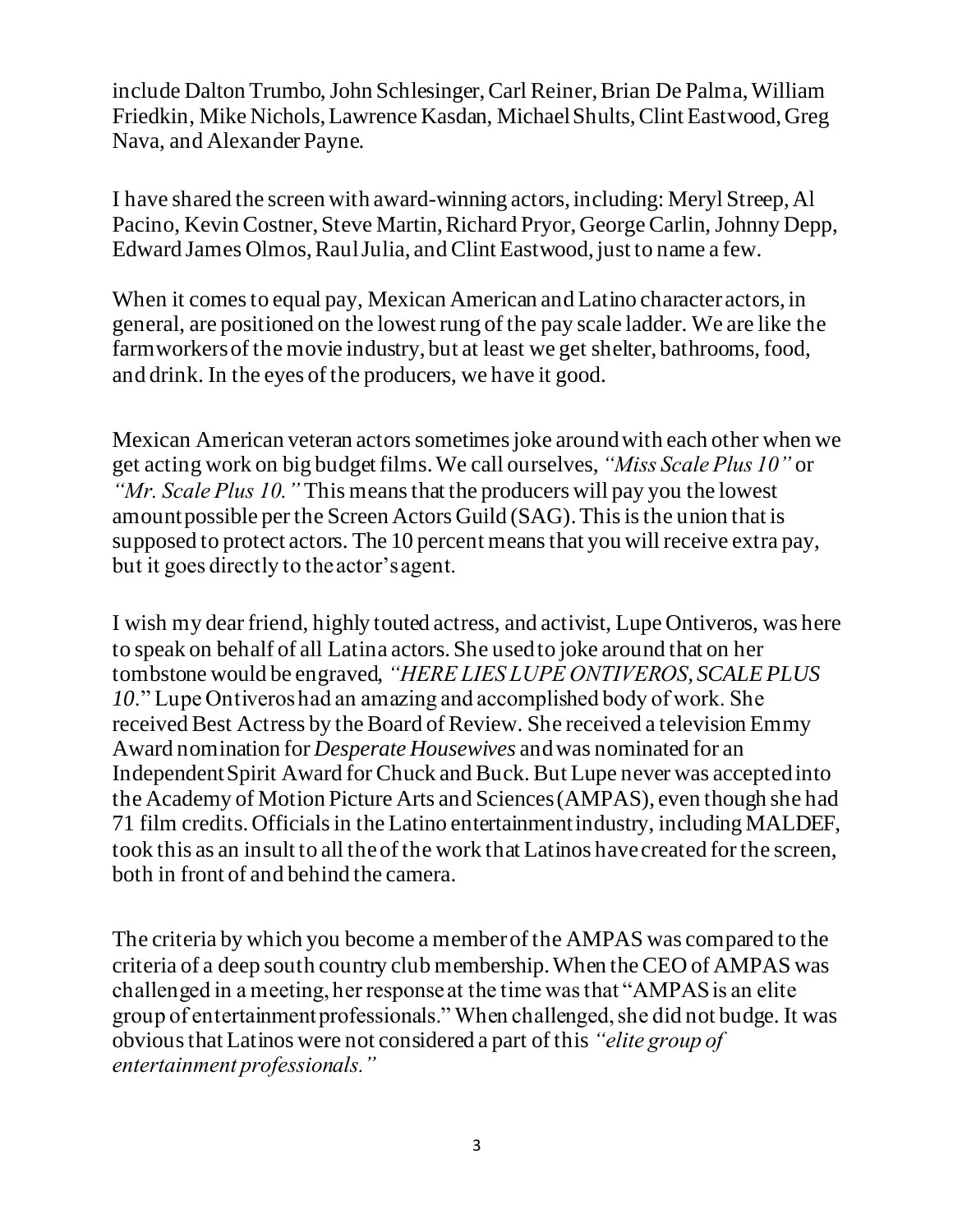Several years ago, Edward James Olmos was finally accepted into AMPAS as a voting member. Since then, he has sponsored many Latino actors who also have become voting members.

While this is a step forward, it is a baby step! Consider these findings from a study released in August 2019 – *The Annenberg Inclusion Initiative* at the University of Southern California:

*"Latinos remain woefully underrepresented both in front of and behind the camera.* The Annenberg Inclusion Initiative *at the University of Southern California found that of the 100 top-grossing films each year from 2007 to 2018, only 3 percent featured Latino actors in lead or co-lead roles. Producers and casting executives fared badly, too, with Latinos making up only 3 percent. And they were equally rare in the director's chair, helming four percent of movies studied during the 12-year period. In all, only 4.5 percent of the 47,268 speaking roles studied by researchers went to Latino actors."*

Another bottom line to consider is that Latinos are 18 percent of the U.S. population and represent 23 percent of the movie-going audience!

Lack of diversity also is grotesquely underrepresented in the area of entertainment recognition – Academy Awards, Oscars, Tony, etc. Hence, the social media hashtag *#OscarSoWhite* was created over 5 years ago to bring to light the severe disparities in front of and behind the camera. In social media, there are two hashtags that Latino actors identify with: *#LatinoActorsLife* and *#LatinosInHollywood*. These also speak to our experience dealing with unaddressed discrimination, microaggressions, blacklisting, sexual assault, harassment, hostility, and the list goes on and on.

Latino men have it bad in the industry when it comes to stereotypes, but women really have it much, much worse. As Latino actors, we are usually relegated to the playing the roles of maids, prostitutes, robbers, thugs, drunks, or drug addicts. These are all human beings dealing with emotional pain and in need of mental health treatment, mentors, education, or rehabilitation. The human angles are not accurately addressed on the big or small screen.

In 1997, a group of Latino actors representing *The National Hispanic Foundation for the Arts* traveled to Washington, D.C. to carry this message. Jimmy Smits, Esai Morales, Sonja Braja, myself and others presented our case to Congress. It is no